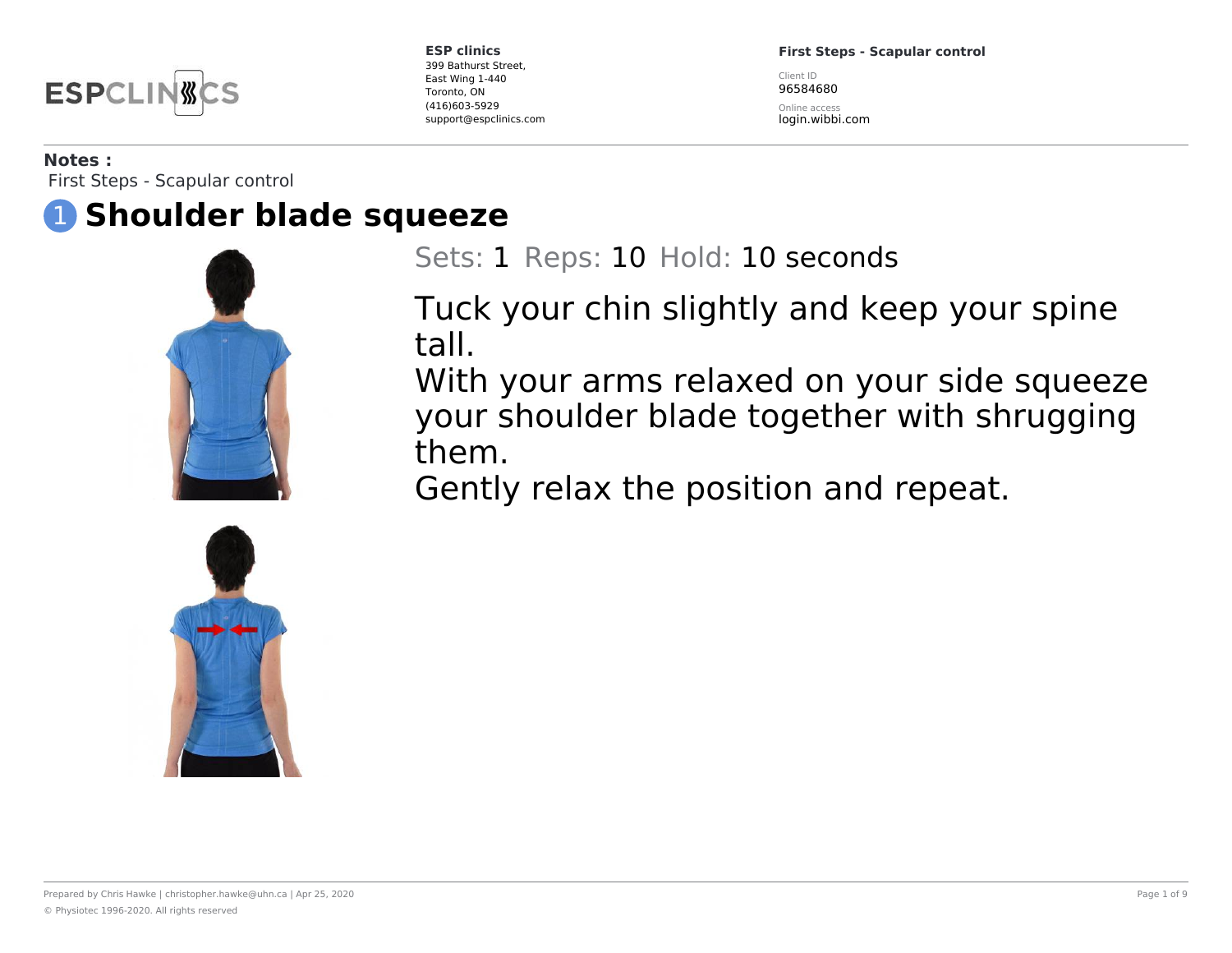

# 2 **Brugger exercise**





**ESP clinics** 399 Bathurst Street, East Wing 1-440 Toronto, ON (416)603-5929 support@espclinics.com **First Steps - Scapular control**

Client ID 96584680

Online access login.wibbi.com

## Sets: 1 Reps: 10 Hold: 10 seconds

Stand up with with your arms relaxed on your side.

Rotate your arms so your thumbs are pointing backward to open the chest.

Squeeze the shoulder blades together, keep your chin tucked and hold this position for the recommended time.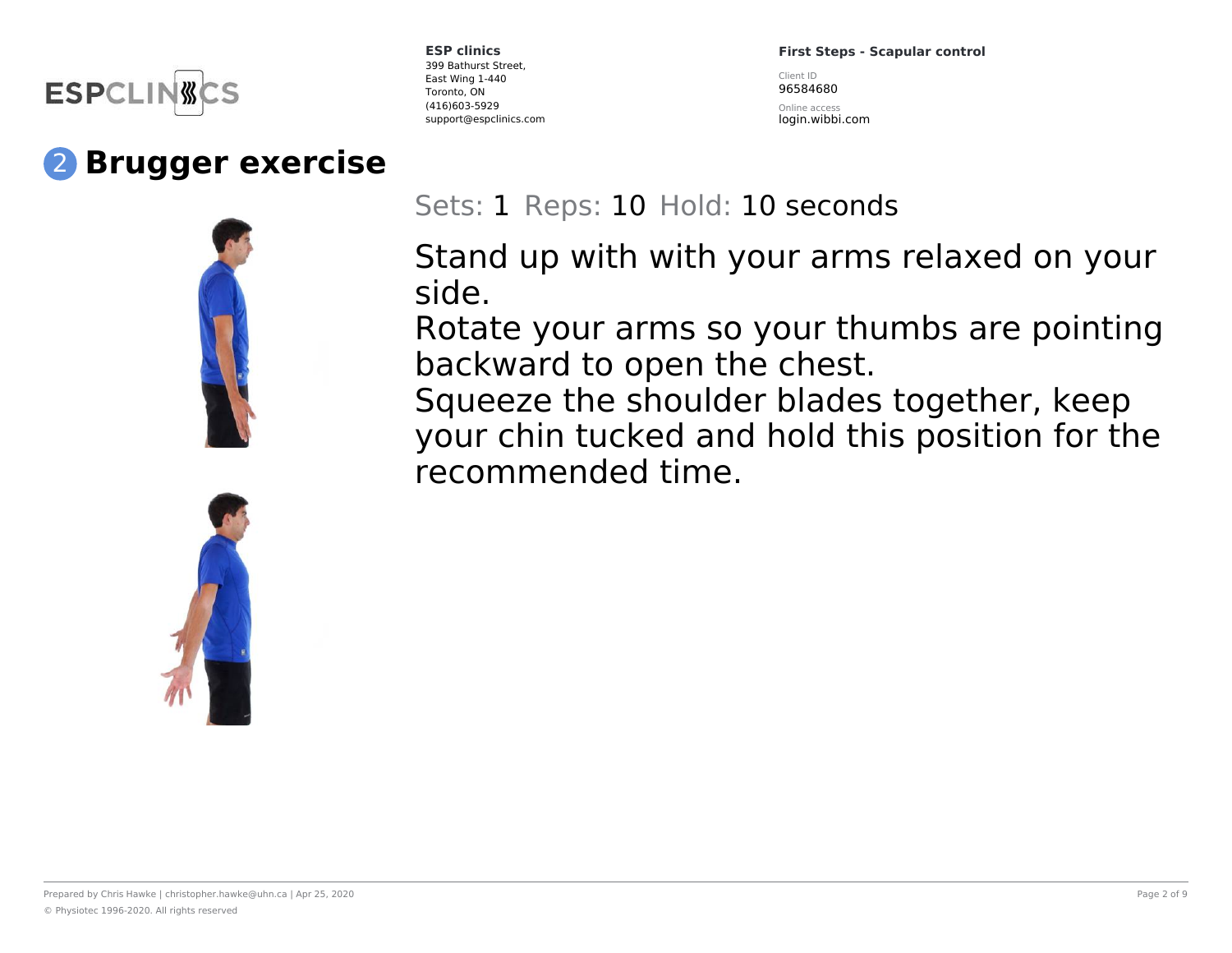

**First Steps - Scapular control** Client ID 96584680

Online access login.wibbi.com

# 3 **Lower trap retraction on wall**

Sets: 2 Reps: 5



Stand facing a wall.

With the elbows down and the side of your hands and forearms on the wall, pinch your shoulder blades down and in.

If you are able to do it, raise your hands slightly higher on the wall. Keep raising your arms until the shoulder blades movement becomes difficult-perform the repetitions from there.

In that position, pinch your shoulder blades down and in, release the position and repeat the exercise for the prescribed number of repetitions.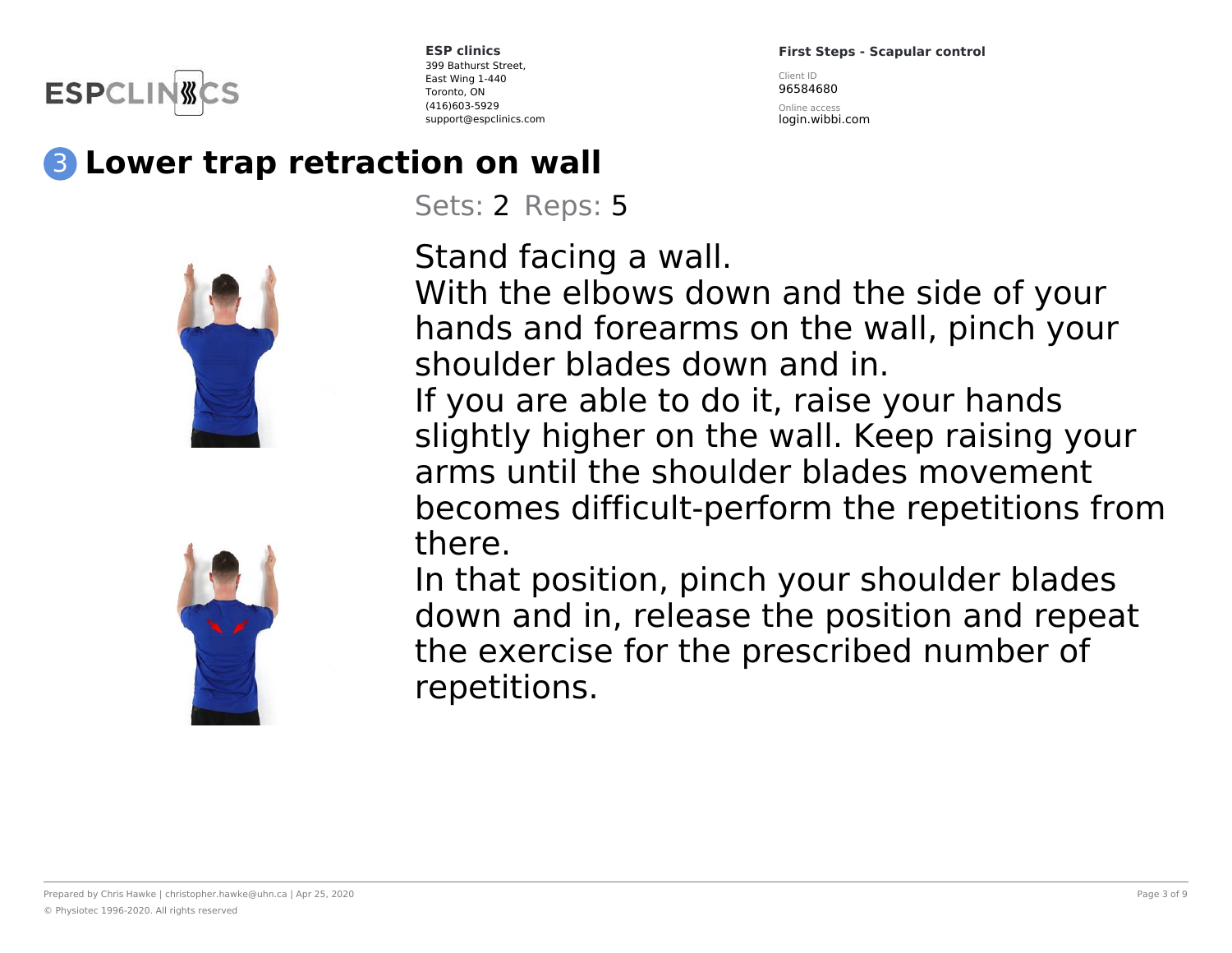

## 4 **Serratus bear hug**

**ESP clinics** 399 Bathurst Street, East Wing 1-440 Toronto, ON (416)603-5929 support@espclinics.com **First Steps - Scapular control**

Client ID 96584680 Online access login.wibbi.com

Sets: 3 Reps: 5 Freq: 2-3x week

Stand up with a looped band behind your upper back, holding the ends in both hands. Starting with the arms extended on the side, move the arms forward as you were hugging someone but with the elbows extended. The movement should be in the shoulder blades. Do not shrug the shoulders or clench the neck.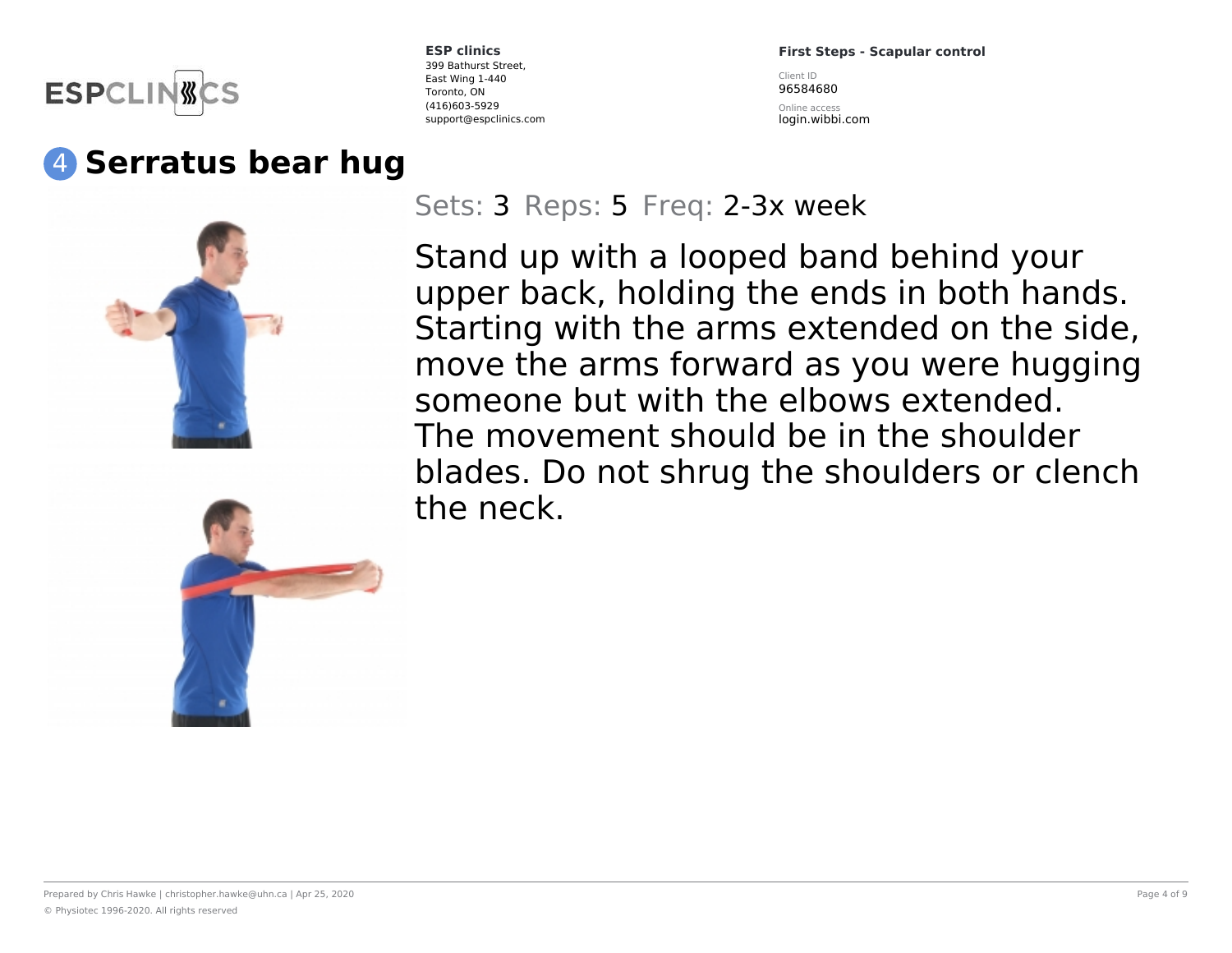

**First Steps - Scapular control**

Client ID 96584680 Online access

login.wibbi.com

# 5 **Depression+retraction, elastic**

Sets: 3 Reps: 5 Freq: 2-3x week

Stand and tie an elastic very high in front of you. Firmly hold the ends of the elastic in each hand and slightly raise your arms forward.Lower and squeeze your shoulder blades together without moving the arms.Return and repeat.

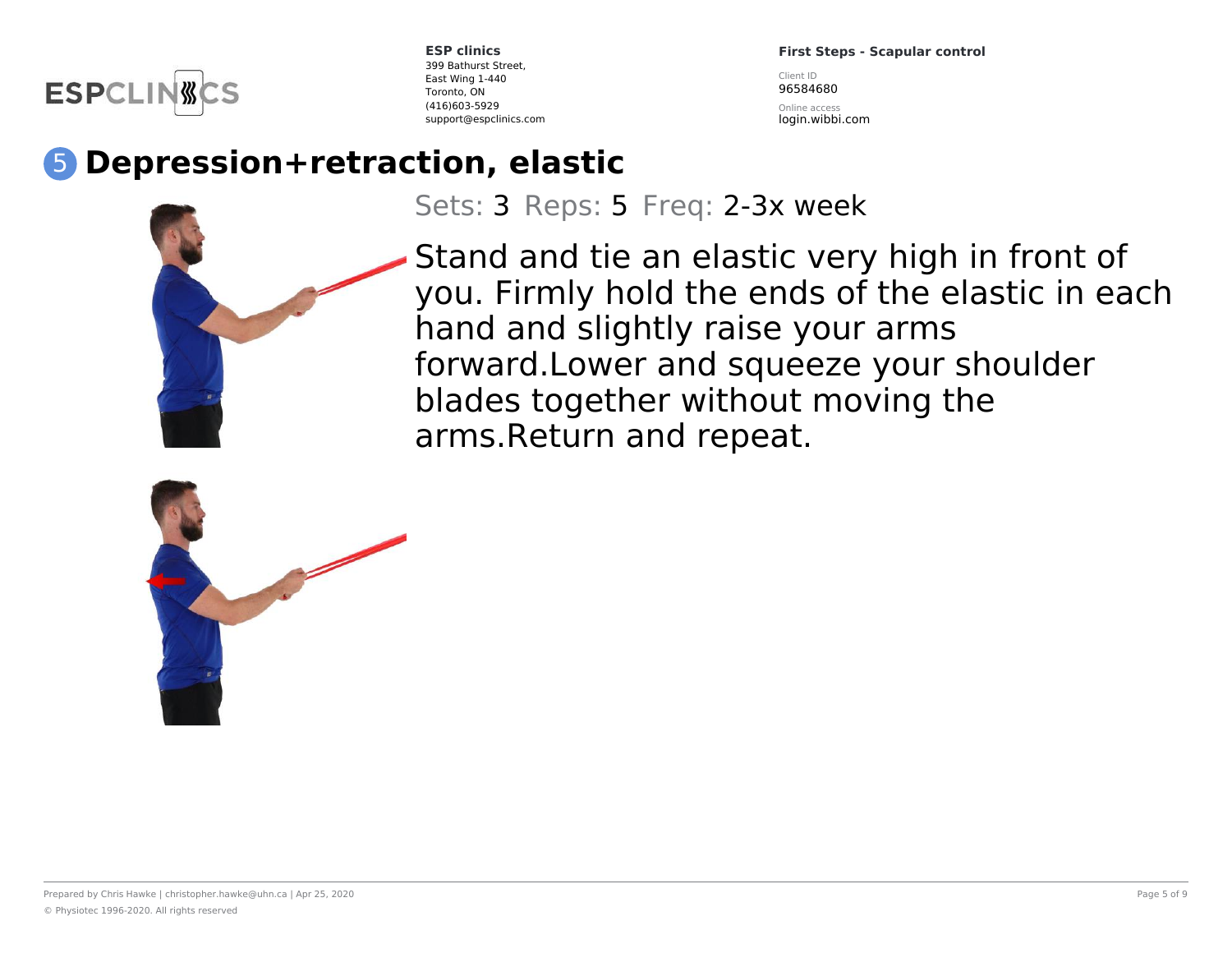

**First Steps - Scapular control** Client ID

96584680

Online access login.wibbi.com

# 6 **Scapular protraction**

Sets: 2 Reps: 5



Stand facing a table and put your hands on the edge of the table with your elbows straight. Bend your elbows to bring your chest closer to the table and push yourself back up-pushing all the way to round your upper back and to protract your shoulder blades. Make sure you don't arch your back when you do this movement.

Keep your stomach muscles tight.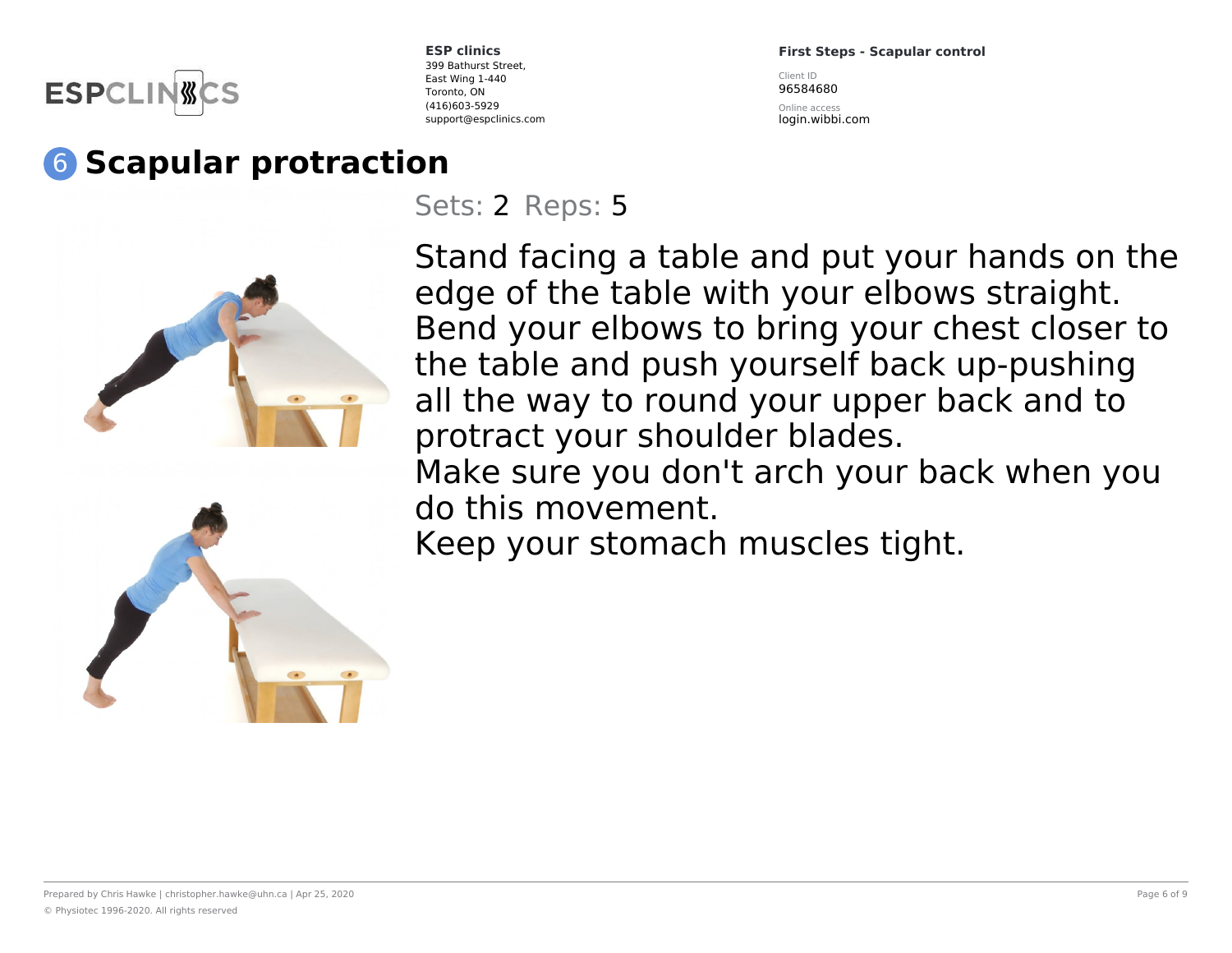

**First Steps - Scapular control** Client ID 96584680

Online access login.wibbi.com

# 7 **Brugger exercise w/ band**





Sets: 2 Reps: 5

Sit on a chair with your arms relaxed on your sides.

Hold the extremities of a band secured to an object located in front of you.

Rotate your arms so your thumbs point backward in order to open the chest. Squeeze the shoulder blades together, keep your chin tucked and hold this position for the recommended time.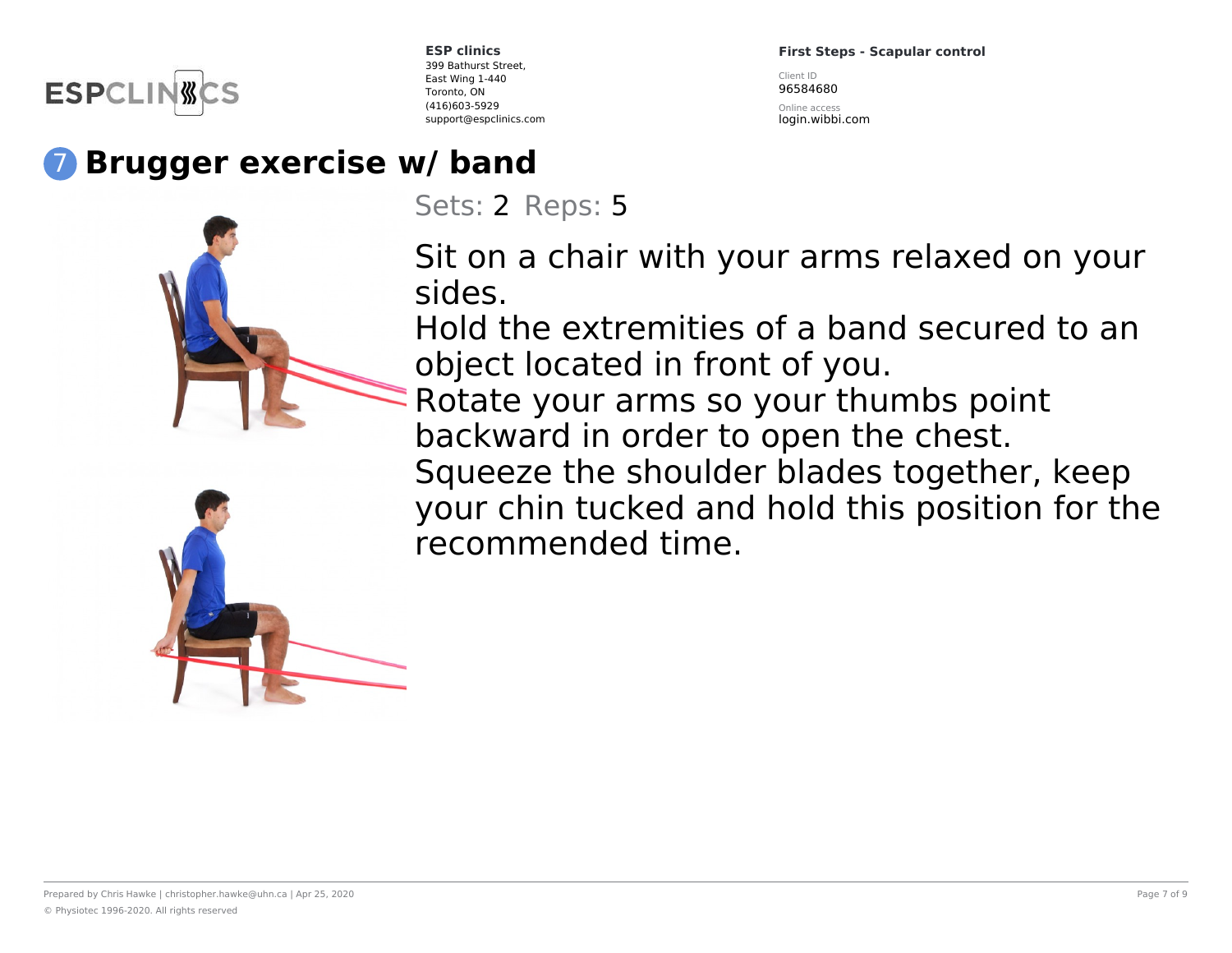

# 8 **Body lift on chair**



**ESP clinics** 399 Bathurst Street, East Wing 1-440 Toronto, ON (416)603-5929 support@espclinics.com **First Steps - Scapular control**

Client ID 96584680

Online access login.wibbi.com

Sets: 2 Reps: 5

Sit on a firm chair with your arms at your sides.

Lift your buttocks off the chair by pushing down with your hands with your elbows straight.

To progress, do the exercise on a chair with low and sturdy armrests.